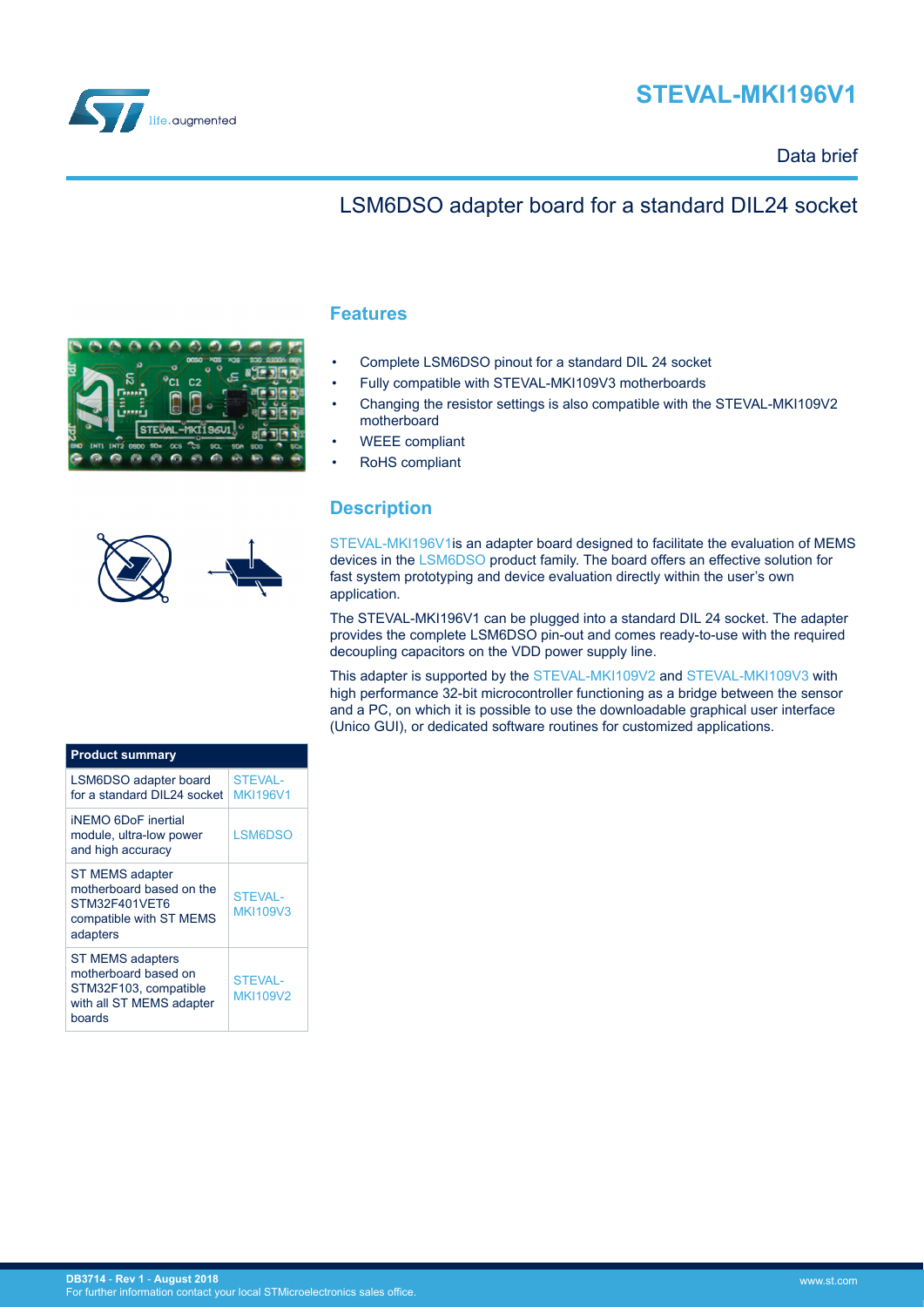# **1 Schematic diagram**

ST

### **Figure 1. STEVAL-MKI196V1 board schematic**

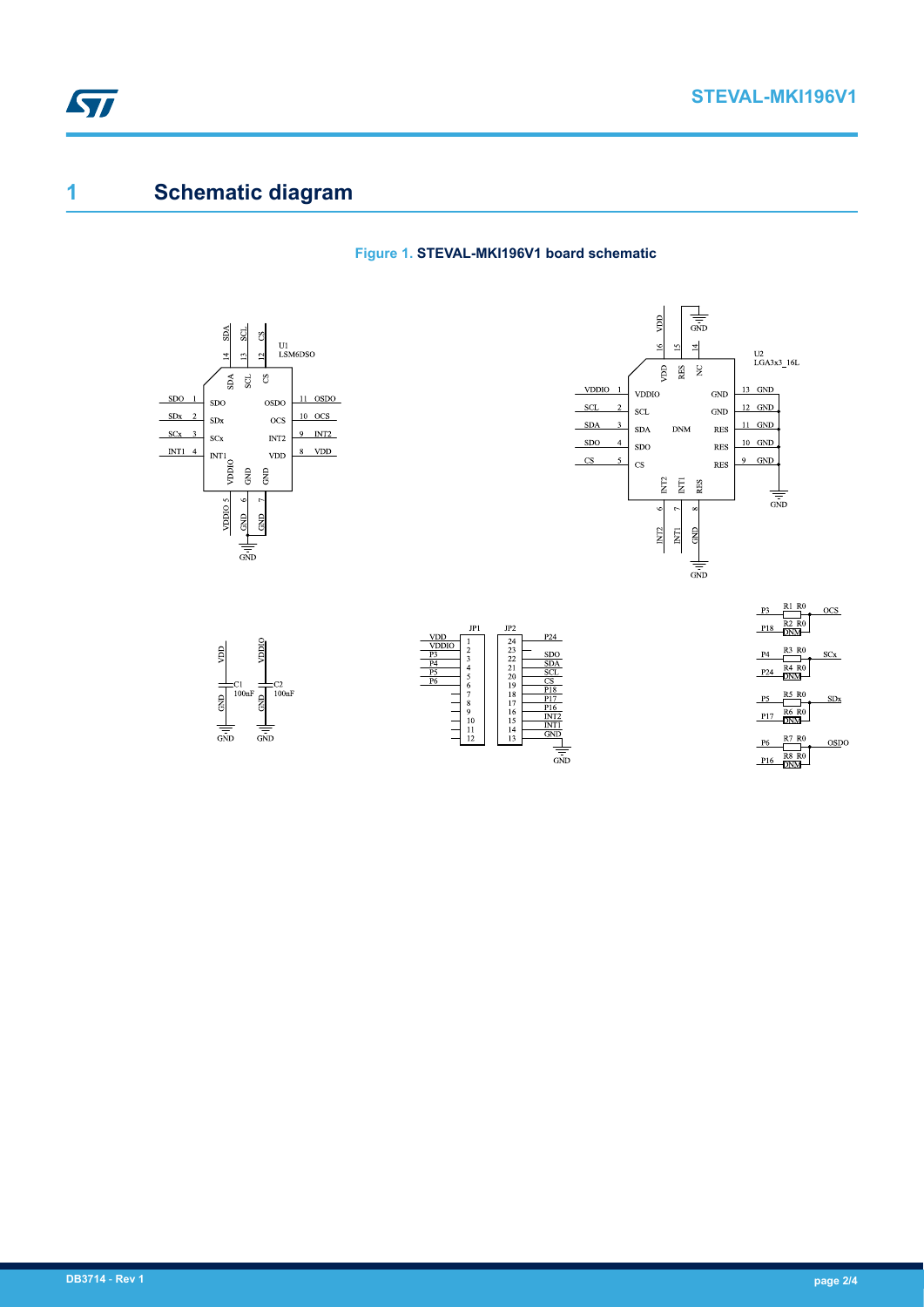## **Revision history**

### **Table 1. Document revision history**

| Date <sup>'</sup> | <b>Version</b> | <b>Changes</b>   |
|-------------------|----------------|------------------|
| 28-Aug-2018       |                | Initial release. |